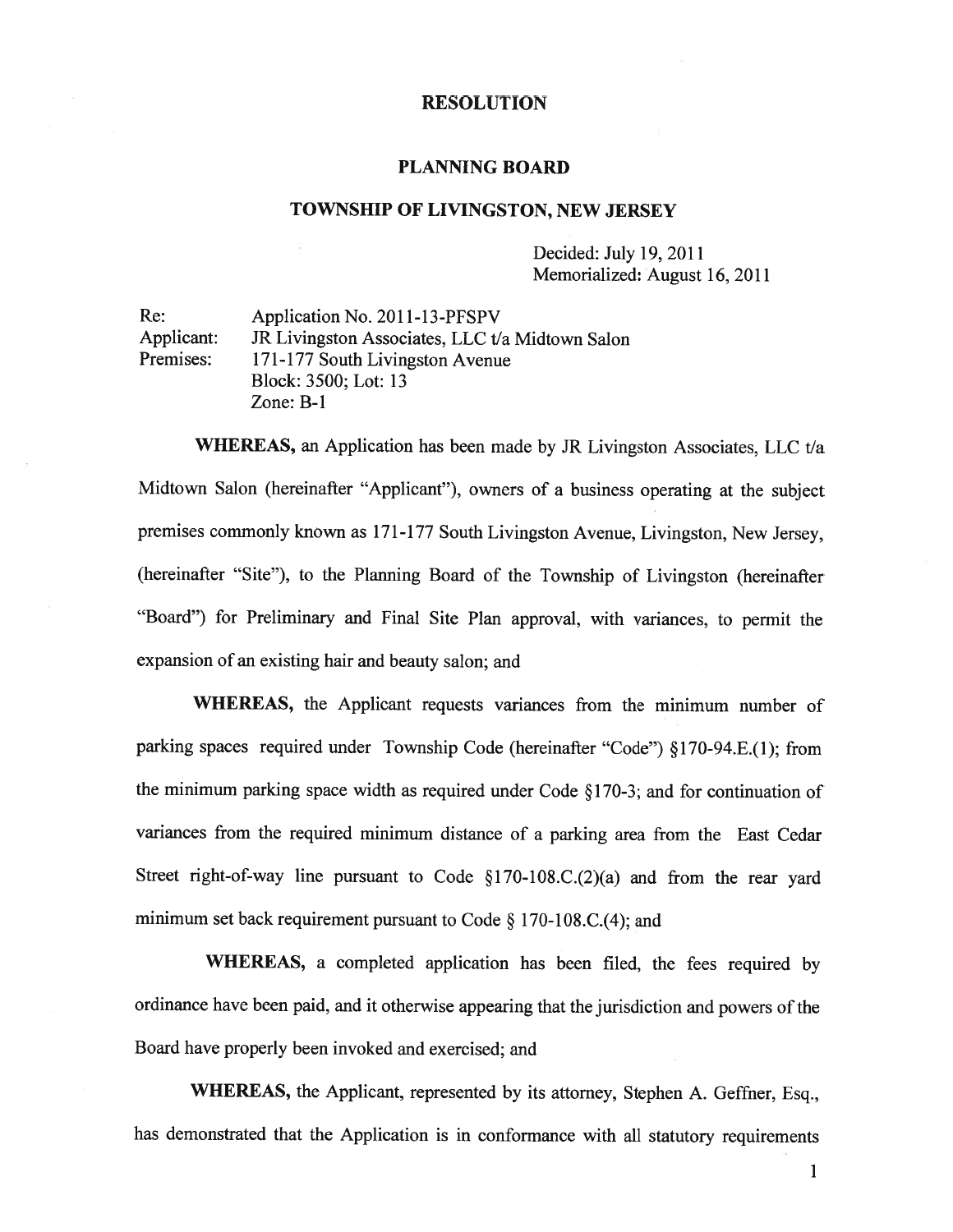and has submitted proof that there are no taxes due or delinquent with respec<sup>t</sup> to the Site; and

WHEREAS, public hearings were held before this Board on June 21, 2011 and July 19, 2011 with regard to this Application; and

WHEREAS, the Board has heard and considered the testimony of the Applicant and its exper<sup>t</sup> witnesses, and there being no members of the public appearing in opposition.

NOW, THEREFORE, the Board does make the following findings of fact and conclusions of law with respec<sup>t</sup> to this Application:

1. Applicant presented the testimony of Maria Romano, <sup>a</sup> principal in the Midtown Salon business operated at the site. She testified that the store adjacent to their existing beauty salon has become vacant and that they propose to use that space to expan<sup>d</sup> their business. She also said that their existing hair and beauty salon requires additional space so as to provide separate stations for different types of salon services. There would be some minor addition of operators; but, the current employee count of <sup>14</sup> to 16 employees would not be increased by more than <sup>2</sup> or 3 persons. The proposed layout of the expanded business operation would provide only an additional 3 customer seats and 2 operating stations. She also testified that their busiest days are Fridays and Saturdays, and that they would require employees to par<sup>k</sup> off-site. She also testified that parking has been adequate at the Site for the operation of the business and that there are frequently open spaces in the lot even at their busiest times.

2. The Board also heard the testimony of Beth Lippman, executive director of the Livingston B.I.D., and also <sup>a</sup> customer at the salon. She testified that she has not had any problems with parking at any time for her use of the business. She also testified that, based on her experience with the B.I.D., service uses such as beauty, food and fitness are becoming more prevalent in town.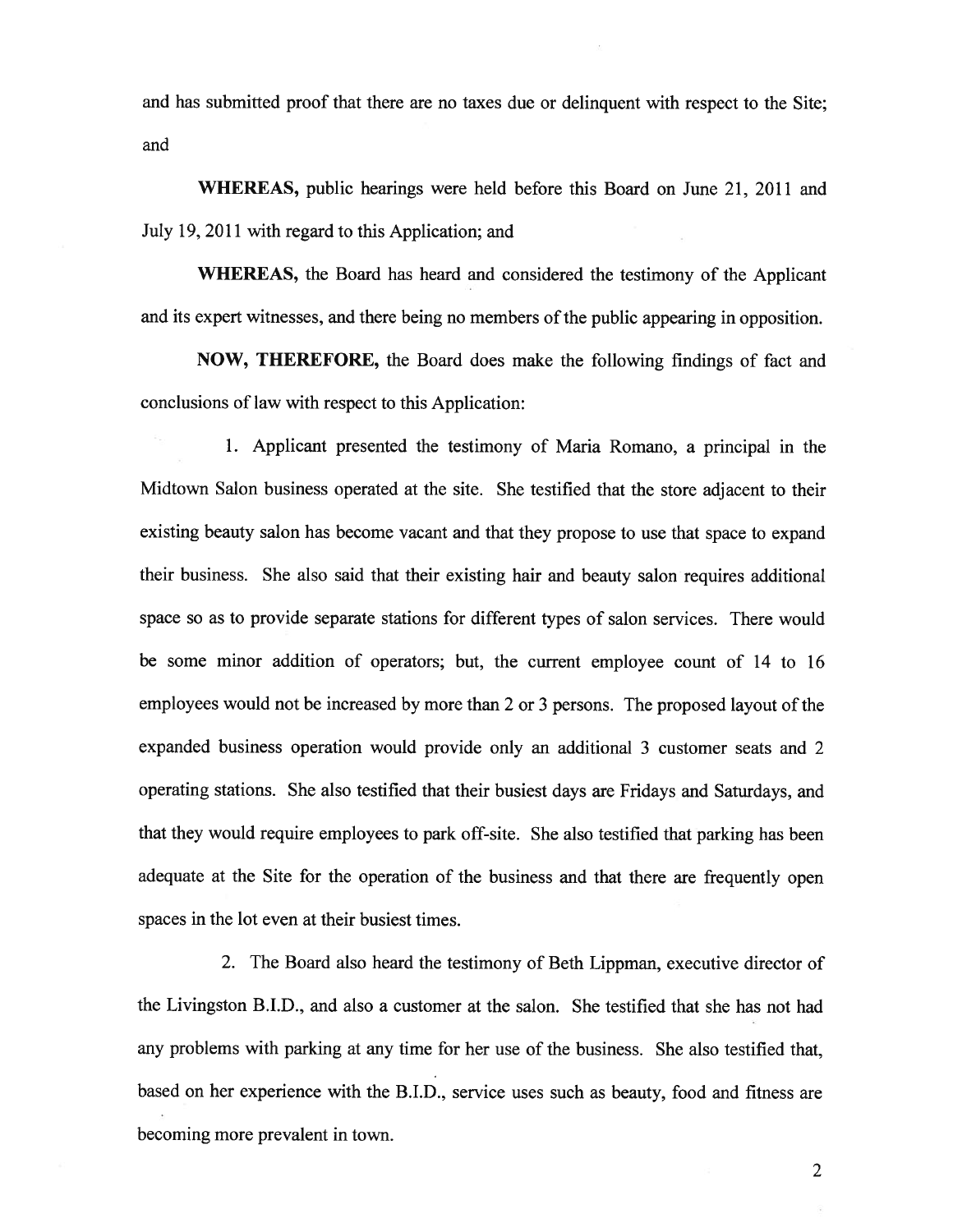3. Christine L. Miseo, admitted as an exper<sup>t</sup> in architecture, also testified for Applicant. Ms. Miseo designed the architectural <sup>p</sup>lans for the proposed expansion. There would be one building exterior change; in that the existing doorway in the currently vacant unit would be removed and replaced with windows. Applicant's existing wall sign would likely remain where it is; but might be moved to center it for the combined storefronts. The expansion would approximately double the size of the store to accommodate one additional room for waxing services, more space for product display, <sup>a</sup> make-up area, 3 new color chairs and <sup>2</sup> additional sinks. The changes might result in <sup>2</sup> or 3 additional operators. These services are currently offered by Applicant, but there is not adequate room to provide sufficient space and privacy for these services.

4. Michael Lanzafama. of Casey & Keller, was admitted as an exper<sup>t</sup> in Planning, Surveying and Engineering. He testified that he prepared the Site Plans submitted on behalf of Applicant. The existing business would be expanded from its current size of 1,563 square feet to <sup>a</sup> total of 3,126 square feet. The Site is 36,998 square feet in total. The structure has 9,378 square feet of floor area and is composed of 5 separate store units that would be reduced to <sup>4</sup> if the Application is granted. <sup>43</sup> parking spaces are currently provided; and the Code requires <sup>a</sup> total of 82 spaces for the uses that have been in the <sup>5</sup> units. Accordingly, the premises are currently substandard in the minimum parking spaces required. The parking setback from East Cedar Street is an existing non-conforming use and will not be changed. Furthermore, the rear yard setback is <sup>a</sup> violation that is also an existing non-conforming use. He calculated the Code parking requirement for the Site with Applicant's expansion as 97.4 spaces. <sup>A</sup> total of <sup>47</sup> on site parking spaces will be provided pursuan<sup>t</sup> to the revised Plans, with <sup>6</sup> of the spaces for stacking of employee vehicles.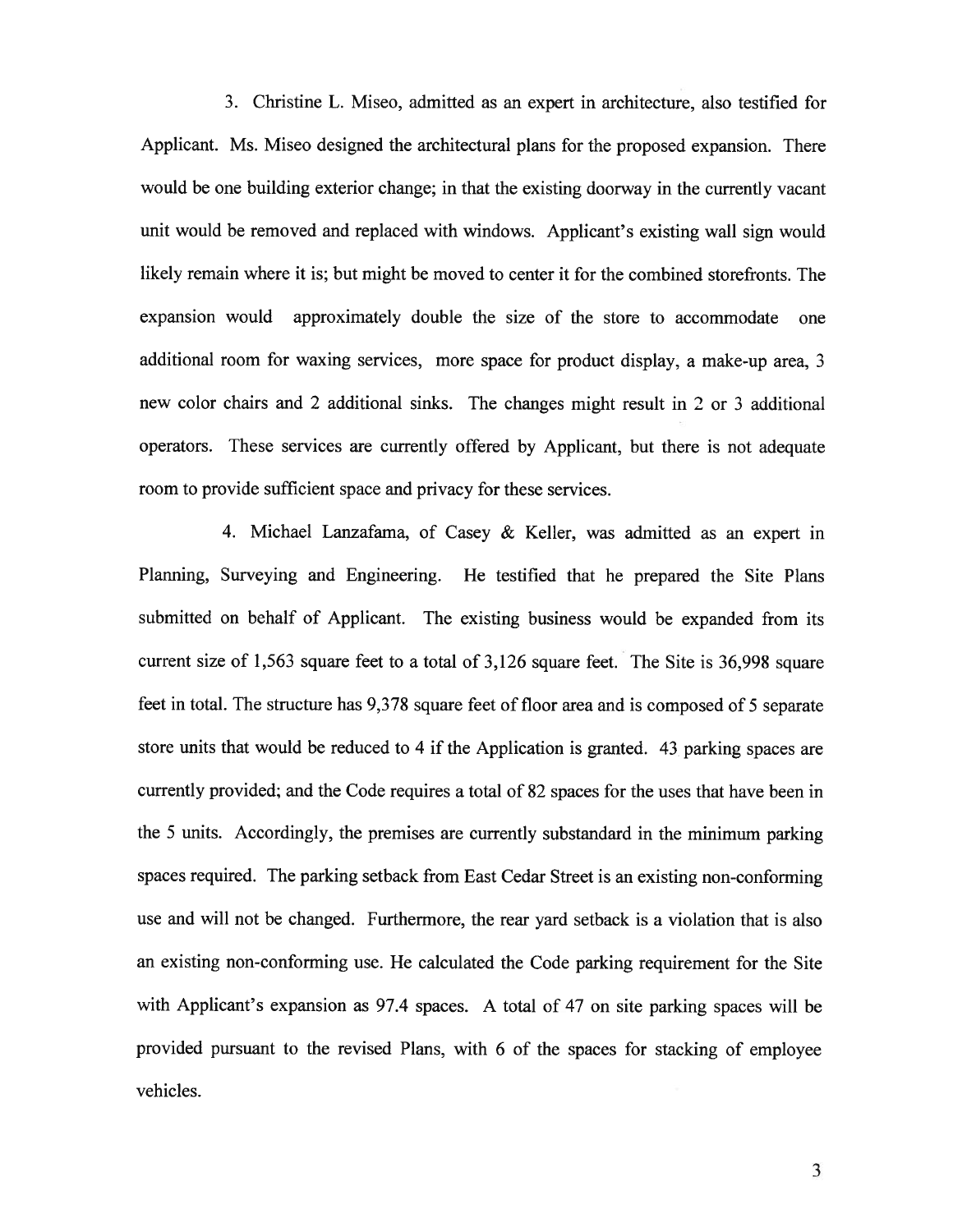Mr. Lanzafama testified that there would be no impact on parking demand by the expansion of Applicant's business. The parking area would be re-striped with hairpin stripes to provide for 8.5 foot wide spaces, in order to create I additional space. All handicap spaces would be re-striped as well. 6 stacked parking spaces would be provided on the East Cedar Street side of the Site and would be designated as employee parking. This would involve moving <sup>a</sup> driveway entrance further to the east. Additional plantings would be added for screening. He noted that there is no designated loading area; but, that the rear yard is used as the loading area.

Attempts to arrange for shared parking with the adjacent shopping complex were unsuccessful. Nevertheless, his observations indicated that de facto shared parking currently exists; as many customers park at one shopping center and walk back and forth between the two shopping areas.

Successful negotiations led to letters indicating availability of an additional 10 parking spaces on two off-site properties. 5 of those spaces would be provided by the TD Bank across East Cedar Street from the Site; and, 5 spaces at Ultimate Security Systems, Inc., 3 Royal Avenue, to the rear of the Site, at the intersection of East Cedar Street and Royal Avenue. The offered availabilities were each for <sup>a</sup> term of 5 years. The TD Bank spaces would be available on Fridays and Saturdays; the Ultimate Security spaces on all days. Lanzafama testified that, under his interpretation, Urban Land Institute (hereinafter "ULI") standards would require only 57 spaces and Institute of Traffic Engineers (hereinafter "ITE") standards would only require 64 spaces; rather than the 97 required under the Code, although there are no specific recommendations for Applicant's uses under those other two standards. While there is still <sup>a</sup> deficiency even under either of those two standards, or at <sup>a</sup> maximum possible need for <sup>66</sup> spaces under an alternative interpretation, it was his opinion that the existing Site, even when all stores were fully rented, has not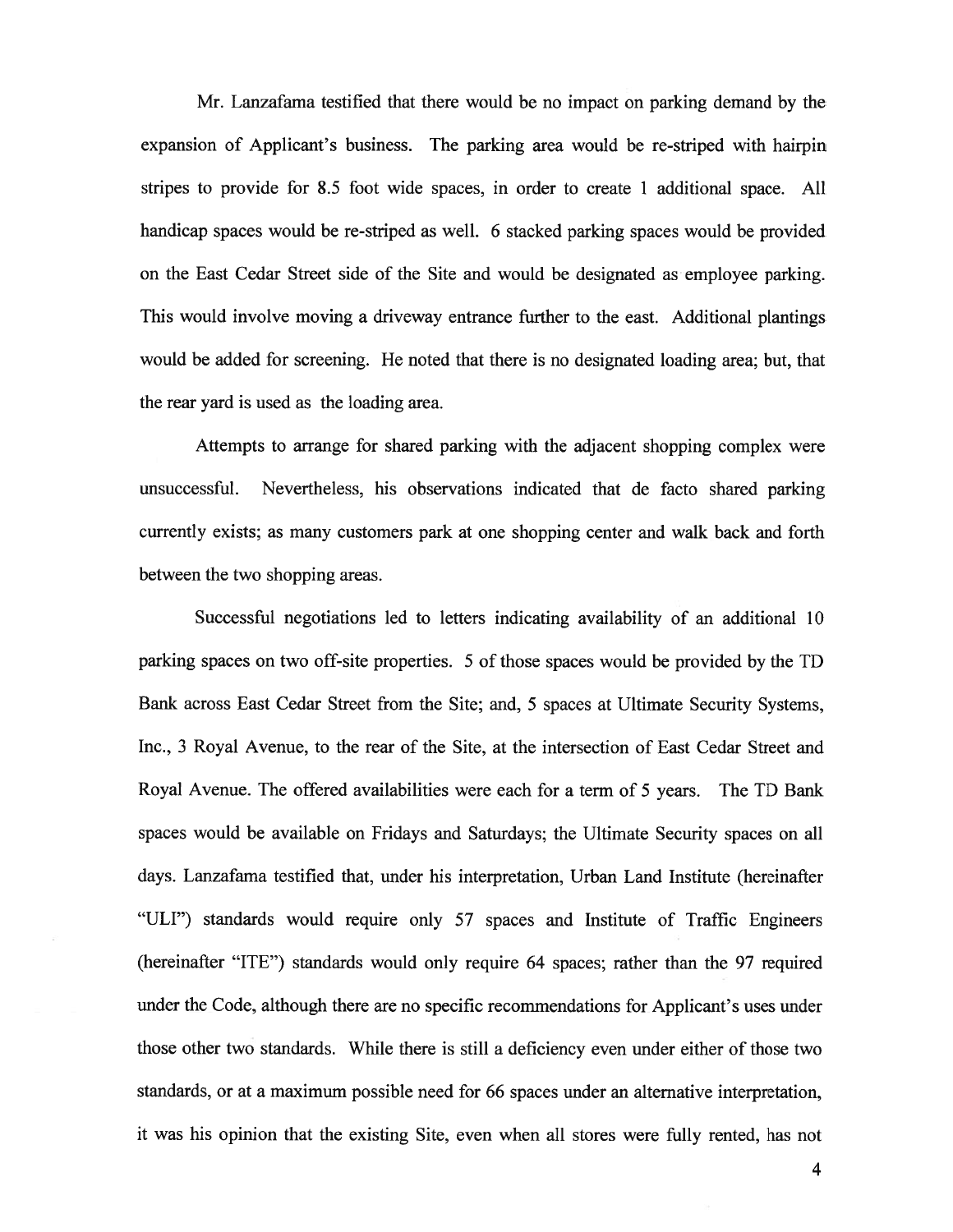encountered any problems with providing parking. It was his opinion that the 47 on-site parking spaces would be sufficient for the Site.

Mr. Lanzafama testified that in his opinion the variances requested can be granted under the c(2) standard because the Applicant, while expanding its business area, is not substantially expanding its business operation; the existing Site has functioned adequately with the parking provided and the provisions for off site parking and stacked parking to accommodate employees will alleviate any potential impact; there would be no negative impact to the public, and the proposal advances the intent of the Municipal Land Use Law by promoting <sup>a</sup> variety of uses in appropriate sites; and there would be no negative impact to the zoning plan, zoning ordinance or master plan.

5. The Applicant agreed that:

a. The sign reading "Parking for Mini Mall Only While Shopping" will be changed to discourage commuter parking but not discourage de facto shared parking.

b. The "No Thru Traffic" sign at the South Livingston Avenue driveway shall be repositioned so as to be more readily visible to southbound drivers before they turn into the driveway.

c. Any tow-away signs shall be in compliance with State requirements.

d. There shall be no increase in the number of Applicant's work stations, and the number of Applicant's employees at work at any time shall not exceed 19.

e. All damaged parking lot lighting fixtures shall be repaired or replaced consistent with the fixtures that are in good order and condition.

f. A sign shall be posted informing drivers entering from East Cedar Street of the one-way traffic flow in the parking area.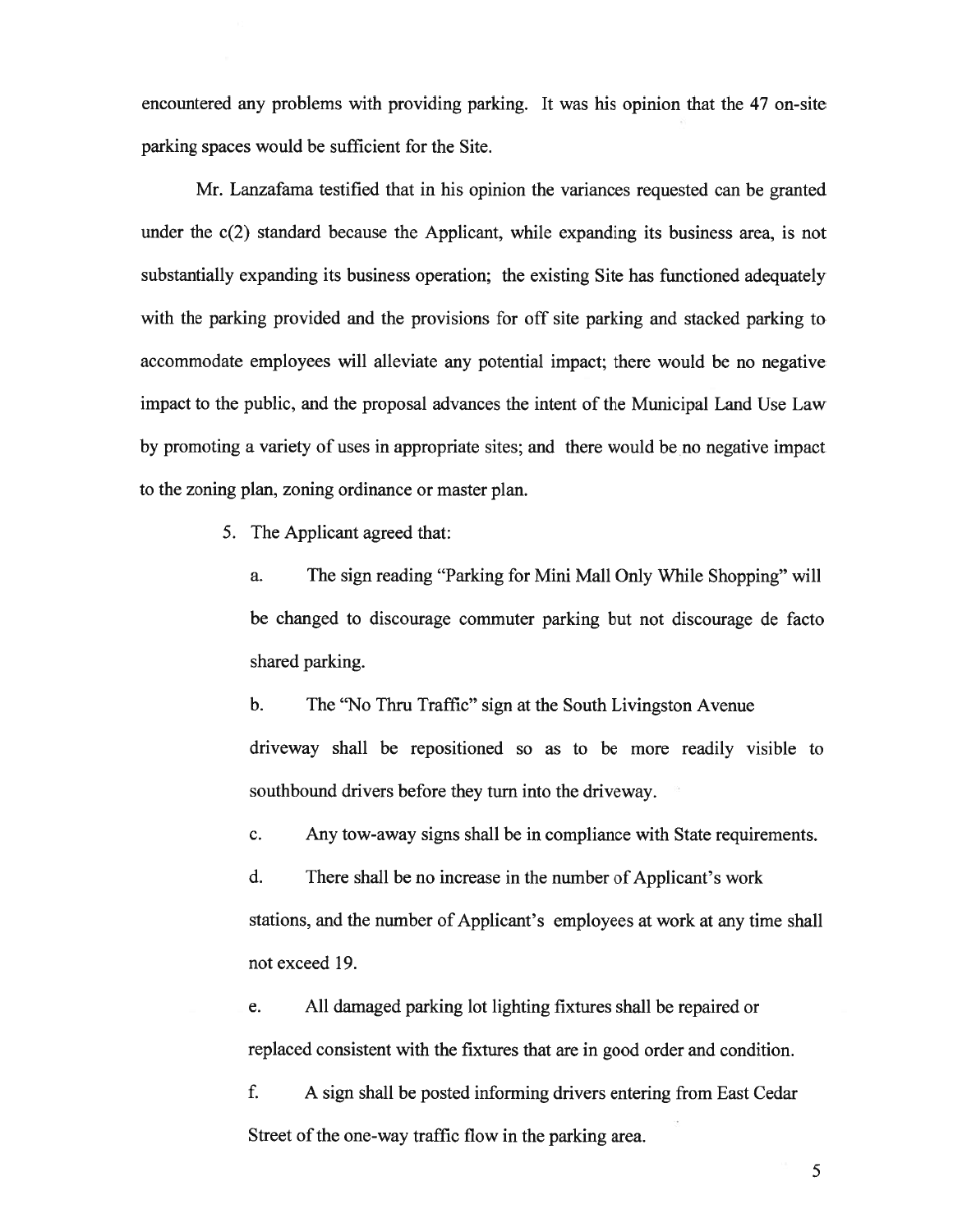g. If <sup>a</sup> parking variance is provided it shall be conditioned on written formal off-site shared parking agreements acceptable to the Board Attorney having been provided, and the variance shall expire automatically if Applicant's right to use any of the off-site parking space shall cease.

h. The Site Plan shall also be amended to reflect changes regarding parking on the East Cedar Street yard of the Site recommended by the Fire Department and the Board's Planning Consultant as agreed at the July 19, 2011 hearing; as well as all recommendations in the Memorandum of the Township Engineers dated June 28, 2011.

6. The Board's Planning Consultant, Jessica L. Giorgianni, PP, AICP disagreed with Mr. Lanzafama's interpretation of the ULI and ITE standards; advising that under her interpretation of those standards no less than <sup>70</sup> spaces would be required and that the 47 proposed on-site spaces would not be adequate.

7. No members of the public appeared either in suppor<sup>t</sup> of or in opposition to the Application.

NOW THEREFORE, be it resolved by the Board, having reviewed the Plans submitted by the Applicant and having heard the testimony of the witnesses for the Applicant and the advice of its Planning Consultant, the Board concludes as follows:

1. The Board finds that the proposed 47 parking spaces on the Site are not sufficient, but that the insufficiency can be reduced in par<sup>t</sup> by the provision of additional parking off-site as permitted by Code §170-94.A.(2).

2. The Application for Preliminary and Final Site Plan approva<sup>l</sup> with variances, including <sup>a</sup> conditional variance with regar<sup>d</sup> to the number of parking spaces, consistent with the provisions of the Site Plans submitted by Applicant and as amended in the course of the hearing, be and is hereby approved with the conditions stated herein.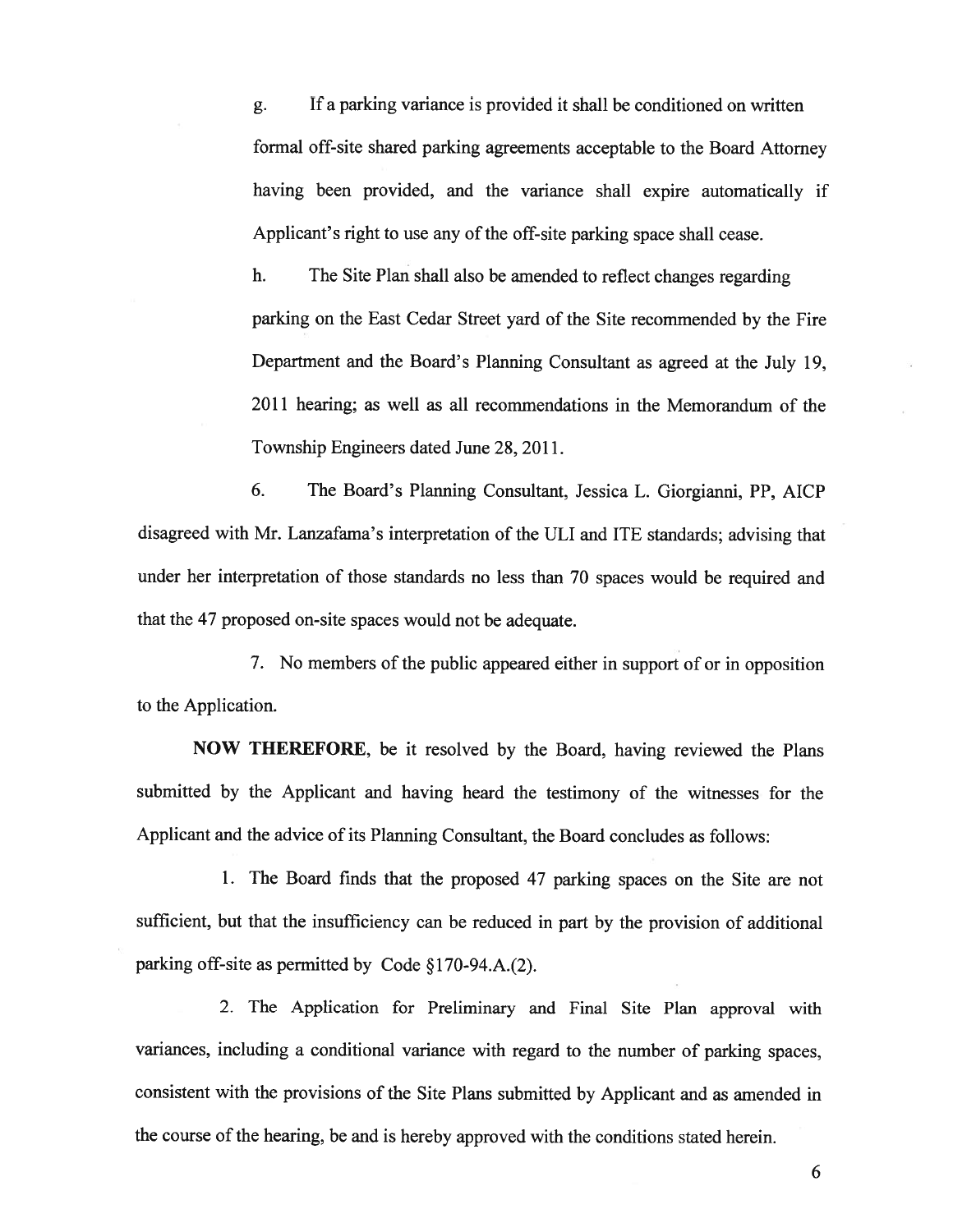3. The Application for <sup>a</sup> variance from the requirement of Code §170-94.E.(1) that 97 spaces be provided is hereby approved in the amount of 40 spaces to permit <sup>a</sup> total of 57 parking spaces of which 47 shall be on site, including <sup>6</sup> that shall be stacked employee parking spaces located in the East Cedar Street yard; this variance gran<sup>t</sup> being expressly conditioned upon (a) execution of formal off-site shared parking agreements for <sup>a</sup> total of 10 parking spaces in form acceptable to the Board Attorney, and (b) the continued availability to Applicant thereafter of all such off-site parking. Each such agreemen<sup>t</sup> shall identify the specific parking spaces being provided and shall provide for appropriate signage reserving such spaces.

4. The Board hereby grants <sup>a</sup> variance of 0.5 feet, from the minimum parking space width of 9 feet required by Code §170-3, so as to permit <sup>a</sup> width of 8.5 feet as the result of the use of hairpin striping.

5. The Board acknowledges continuation of the following existing variances:

- a. A rear yard setback variance of 7.99 feet to permit 17.01 feet where 25.0 feet are required by Code §170-108.C.(4).
- b. A parking set back variance of 7.75 feet to permit 4.75 feet where <sup>a</sup> 12.5-foot set back from the East Cedar Street right-of-way line is required by Code §170-180.C.2(a)

6. The approvals herein are subject to the following additional conditions:

a. The sign reading "Parking for Mini Mall Only While Shopping" shall be changed to discourage commuter parking but not discourage de facto shared parking.

b. The "No Thru Traffic" sign at the South Livingston Avenue driveway shall be repositioned so as to be more readily visible to southbound drivers before they turn into the driveway.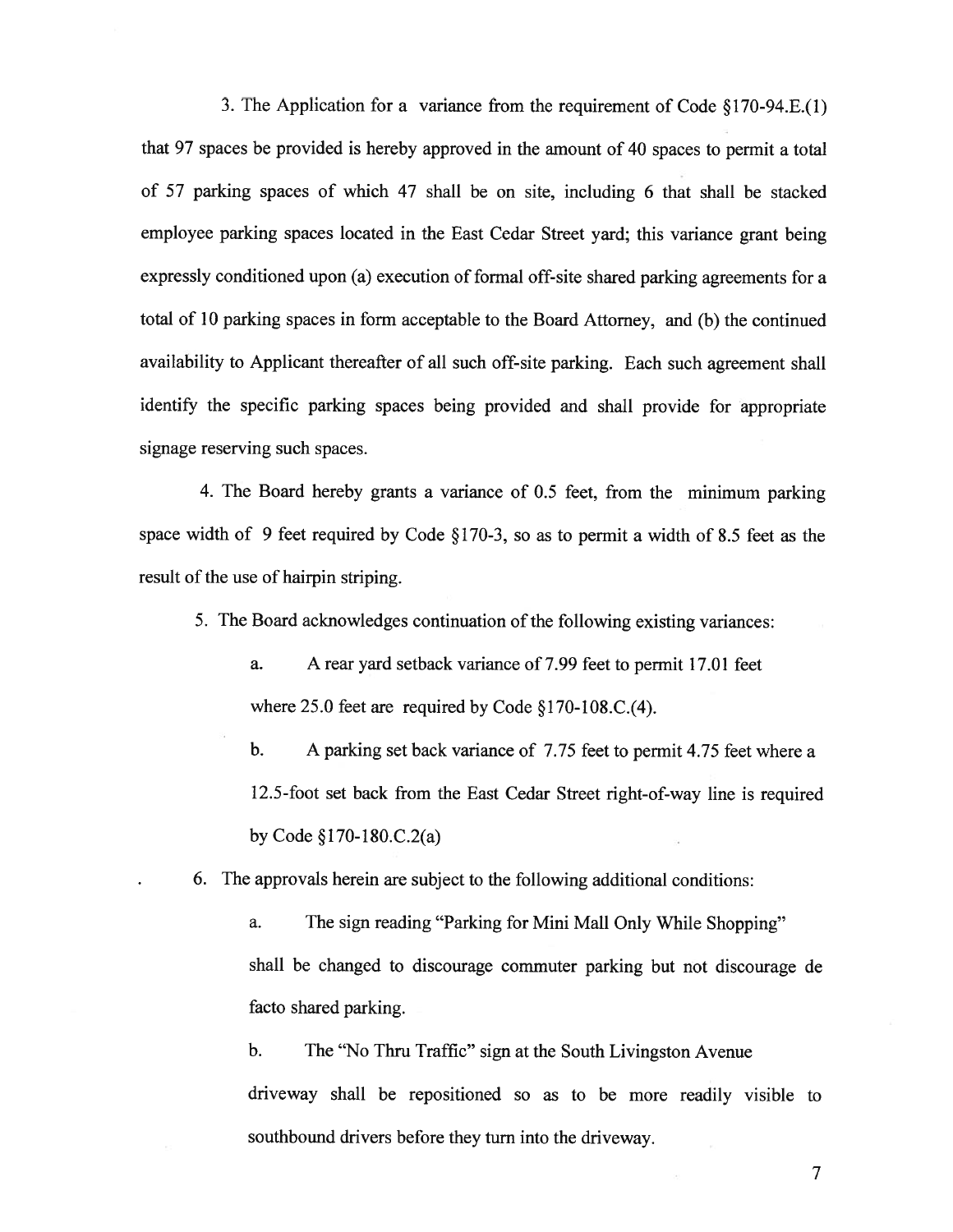c. Any tow-away signs shall be in compliance with State requirements. d. There shall be no further increase in the number of Applicant's work stations, and the number of Applicant's employees at work at any time shall not exceed 19.

e. All damaged parking lot lighting fixtures shall be repaired or replaced in <sup>a</sup> manner consistent with the fixtures that are in good order and condition.

f. A sign shall be posted informing drivers entering from East Cedar Street of the one way traffic flow in the parking area.

g. The Site Plan shall also be amended to reflect changes regarding parking on the East Cedar Street yar<sup>d</sup> of the Site recommended by the Fire Department and the Board's Planning Consultant as agreed at the July 19, 2011 hearing; as well as all recommendations in the Memorandum of the Township Engineers dated June 28, 2011.

h. Upon signing of the off-site shared parking agreements approved and required under Paragraph 3 above, Applicant shall promptly deliver one copy of each to the Planning Board Secretary and to the Zoning Officer. Upon expiration of the term of any such agreemen<sup>t</sup> the Applicant shall promptly provide both the Planning Board Secretary and the Zoning Officer <sup>a</sup> copy of any executed extension or renewal of such agreement. In the event that any such agreemen<sup>t</sup> expires without extension or renewal or any off-site shared parking space under an agreemen<sup>t</sup> becomes unavailable to Applicant, Applicant shall promptly notify both such officials. Upon any expiration without extension or renewal, or any such space becoming unavailable to Applicant, the parking variance granted by this Resolution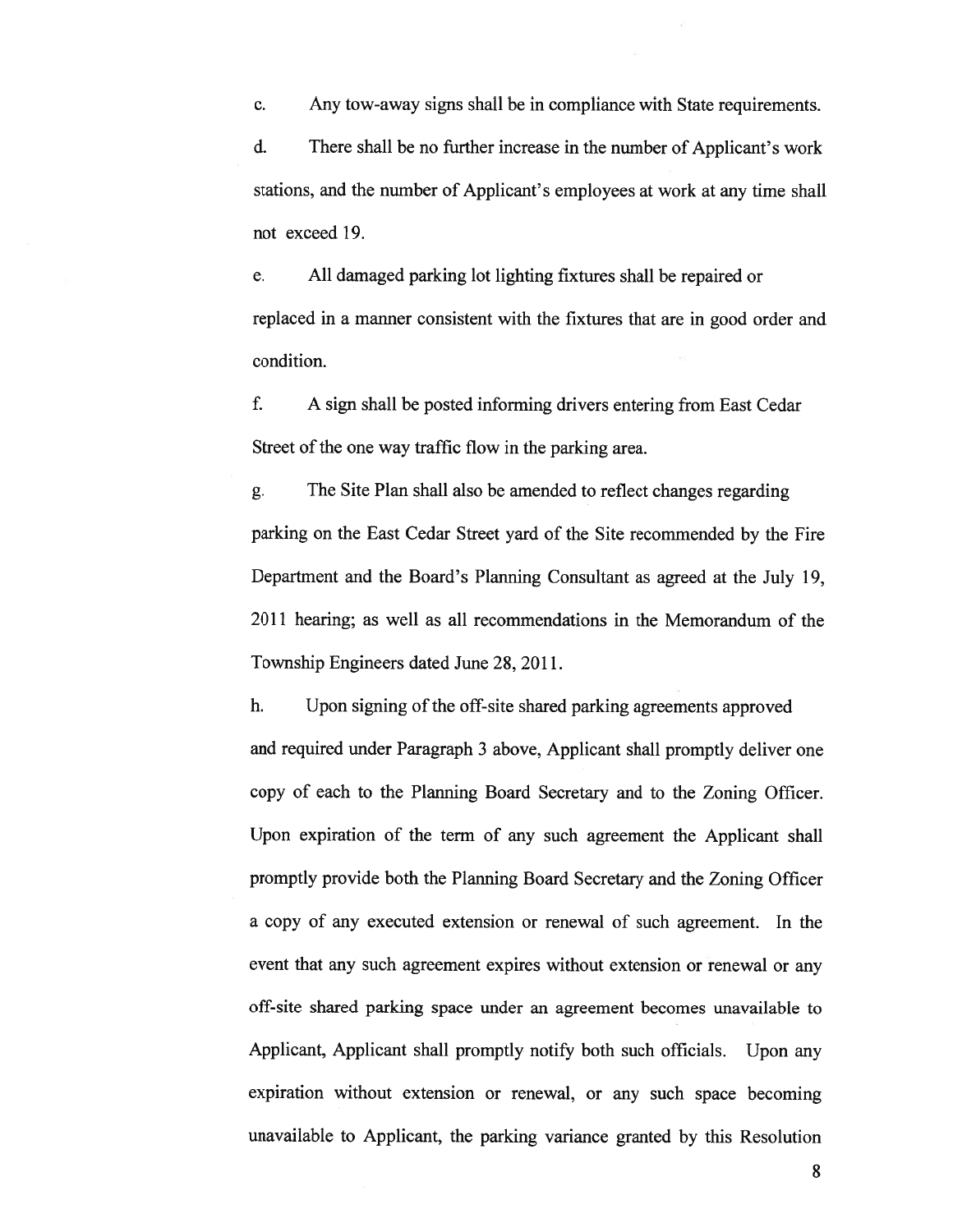shall automatically expire whether or not notice of such expiration or unavailability has been provided by Applicant.

7. The following of the Board's Model Conditions of Approval attached hereto are incorporated herein: Numbers 6, 8, 9, 11, 14 and 18.

8. The meeting of the following are conditions precedent to this Resolution and the approvals contained herein becoming effective:

a. Conditions regarding off-site shared parking agreements in Paragraph 3 above.

b. Submission of signed copies of such agreements as required by Paragraph 6.h above.

9. The following are Conditions that must be met before issuance of any permits or the commencement of any work: Paragraph 6.g, and Model Conditions of Approval 6, 8.a, and 11.

10. Model Condition of Approval Number 18 must be met before <sup>a</sup> CO is issued.

11. The following are Continuing Conditions: Paragraph 6.d and 6.h.

NOW THEREFORE, for the reasons set forth herein and as stated on the record by the Members of the Planning Board of the Township of Livingston, it is resolved that the Application for Preliminary and Final Site Plan approval, and for variances as set forth herein, be and are hereby granted and approved subject to the terms and conditions of this Resolution.

This Resolution is <sup>a</sup> memorialization of the decision of the Livingston Planning Board made on July 19, 2011, wherein Board Members Dinar, Kalishman, Kimmel, Leopold, Venza, Alternate No. <sup>1</sup> Ratner (for absent Member Meade), and Alternate No. <sup>2</sup>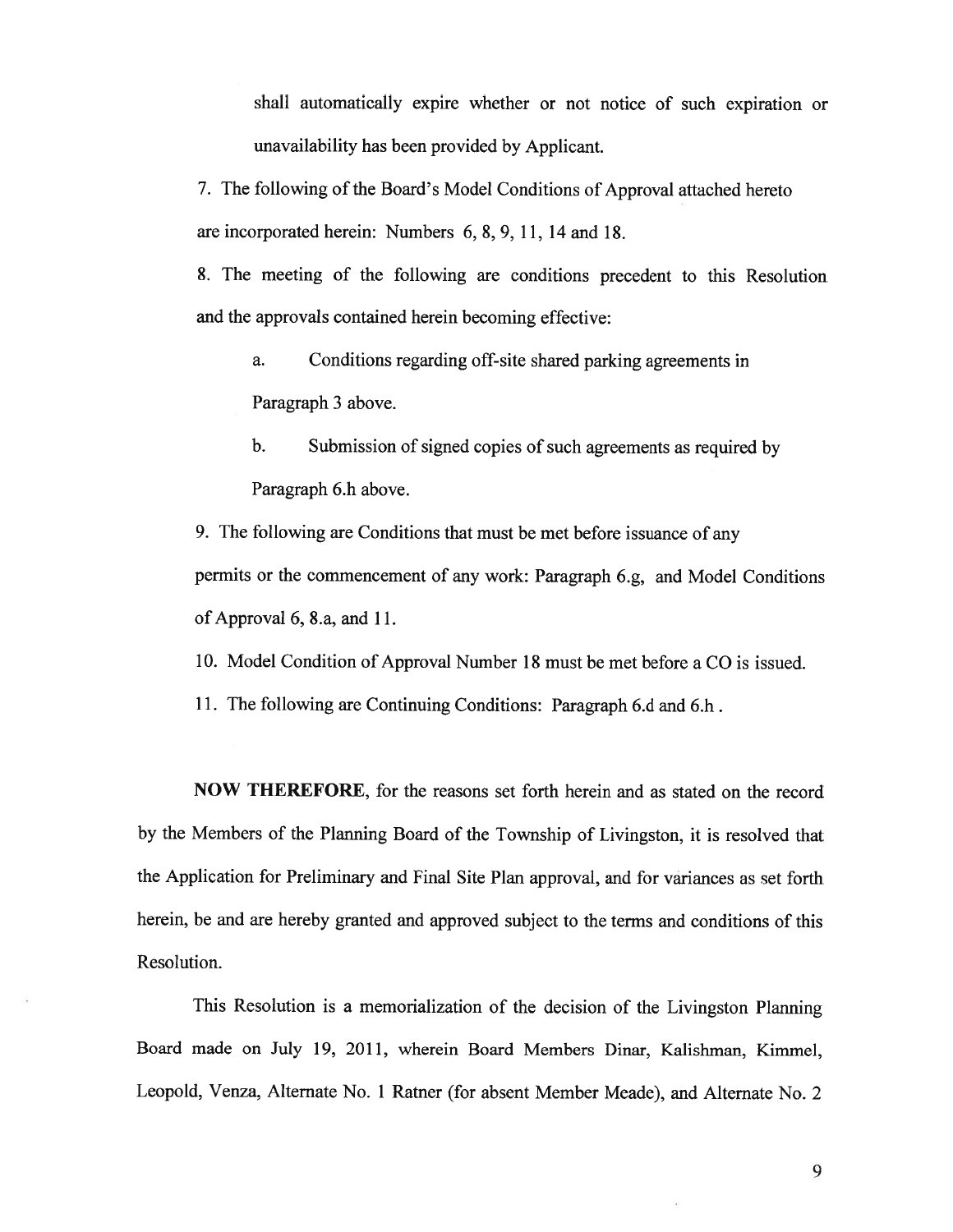Anthony (for absent Member O'Neill) voted in accordance with the action memorialized herein; the remaining Members of the Board being absent or not qualified to participate.

Peter M. Klein, Chairman

<sup>I</sup> hereby certify this to be <sup>a</sup> true and accurate copy of the Resolution adopted by the Planning Board of the Township of Livingston on August 16, 2011, memorializing the decision of the Planning Board made on July 19, 2011.

Jackie Coombs-Hollis, Secretary

# PLANNING BOARD, TOWNSHIP OF LIVINGSTON

Model Conditions of Approval (As Amended through March 15, 2011)

Every application turns on its own facts and is judged on its own merits. Listed below are models of conditions which may be considered "standard". A standard can be tailored to specific circumstances, and may not always apply. Other or additional conditions may be tailored for any application.

### 1. Architecture

- a. Rooftop ancillary structures and equipment shall be screened by material compatible with the exterior finish of the building and matching the exterior color of the building as closely as possible.
- b. Enclosures of trash bins, recycling bins or dumpsters shall be of the same type of materials and the same color as the exterior finish of the building.

# 2. Blasting

In the event that blasting be necessary on the Site, the following conditions shall apply in addition to all requirements of federal law or regulations: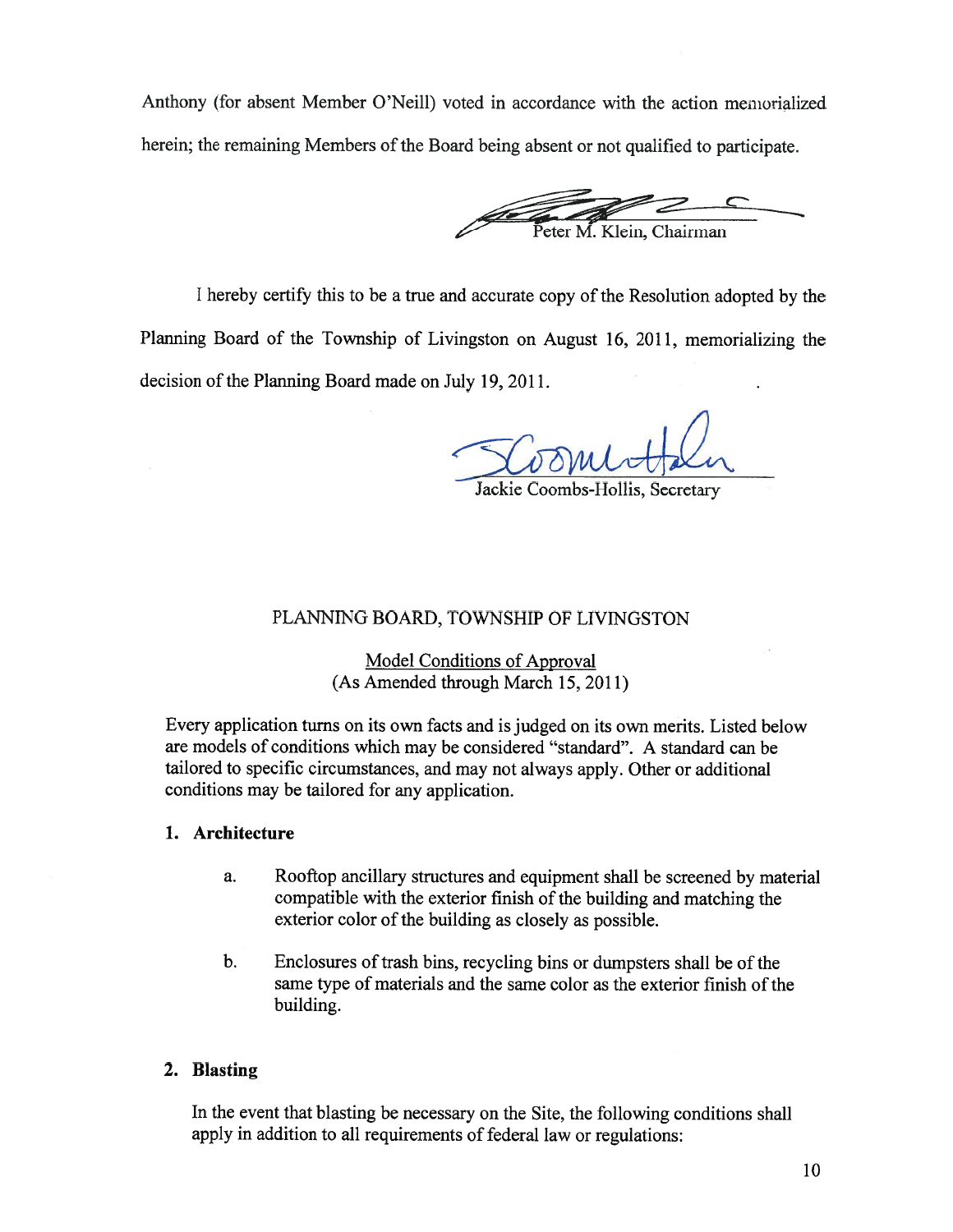- a. All blasting operations shall be performed in strict compliance with N.J.S.A. 21:1A-128 *et seq.* and N.J.A.C. 12:190-1.1 *et seq.*, or superseding requirements.
- b. A pre-blast inspection of all structures on all properties adjacent to the Site or within 200 feet of the blasting (whichever is the greater distance) shall be conducted at Applicant's expense.
- c. Blasting shall occur only between 10:00 a.m. and 3:00 p.m. on Monday through Friday. Blasting during other hours may be permitted, temporarily, by the Township Engineer upon his finding that <sup>a</sup> condition constituting an emergency exists and necessitates such permission.
- d. Applicant shall coordinate all blasting with the Livingston Police and Fire Departments. If traffic control is required, it shall be provided at Applicant's expense.
- e. Applicant shall give the Township Engineer, the Chief of Police, the Fire Chief, and all owners of structures required to be inspected under "b" above, written notice of scheduled blasting operations to be received not less than 20 days, nor more than 40 days, prior to their commencement. If scheduled blasting operations are delayed or suspended they shall not be resumed until new notice has been <sup>g</sup>iven and received. All notices shall include the name and telephone number of Applicant's representative for purposes of receiving and responding to questions and comments.
- f. These conditions do not supersede any requirements oflaw or regulation that are more strict or restrictive.

# 3. Cleanliness

- a. At the close of each work day the Site shall be thoroughly cleaned and all trash and construction debris, including that within buildings under construction, shall be <sup>p</sup>laced in covered dumpsters which shall be removed from the Site, and replaced, before they overflow.
- b. Not less often than weekly, and whenever else required by the Construction Official or the Township Engineer, the public streets adjacent to the Site, and within 500 feet of the Site, shall be manually or mechanically broom swep<sup>t</sup> to remove dirt, mud or debris originating from the Site.
- c. Dust suppression methods acceptable to the Construction Official and the Township Engineer shall be utilized on the Site.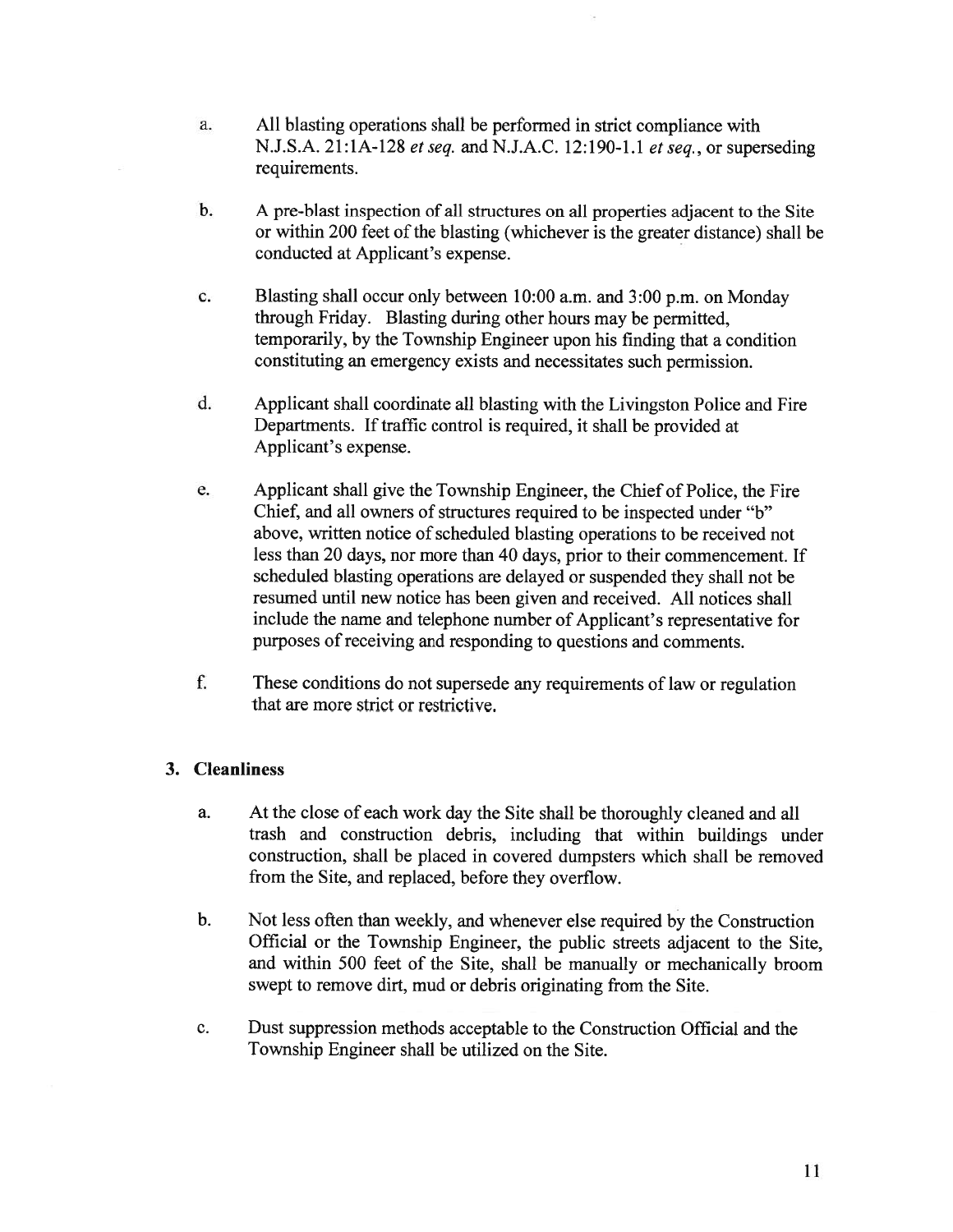### 4. Deeds & Easements

All deeds, easements, dedications or restrictions required by this approva<sup>l</sup> shall be subject to review and approva<sup>l</sup> by the Board Attorney prior to signing and filing for recordation.

### 5. Detention Basins

- a. Stormwater managemen<sup>t</sup> basins shall be established on lots created for that purpose only. No structures that are not an approved part of the stormwater managemen<sup>t</sup> system shall be erected on any such lot.
- b. If the approval of the Application calls for title to such a lot to be transferred to the Township; at such time as the Township accepts any new streets or roads on the Site, title to the lot shall be conveye<sup>d</sup> to the Township provided that the Township Engineer is then satisfied that the basin has been constructed in full compliance with all applicable requirements. The deed conveying such title shall be subject to prior approva<sup>l</sup> by both the Board Attorney and the Township Attorney.
- c. <sup>A</sup> maintenance <sup>p</sup>lan (as well as any future revisions) meeting the requirements of the Residential Site Improvement Standards or the Township's Stormwater Control Ordinance, or both, as applicable, shall be prepare<sup>d</sup> by Applicant in terms receiving the approva<sup>l</sup> of the Township Engineer. Unless maintenance is assumed by the Township or <sup>a</sup> public agency as its direct responsibility, the maintenance <sup>p</sup>lan and any future revisions shall be recorded upon the deed of record for the property in terms approve<sup>d</sup> in advance by both the Board Attorney and the Township Attorney.

#### 6. Final Plans

Prior to the issuance of any Township permit for demolition of any structure, preparation of the Site, or construction of any improvement:

- a. The full text of all of the conditions of this approval, and all plan changes agreed to in the course of the hearing, shall be set out on final plans submitted to the Construction Official, the Township Engineer and the Board Secretary; and
- b. Such final <sup>p</sup>lans shall have been reviewed by the Board Secretary or the Board's Planning Consultant for determination of whether the plans conform to the Board's approvals and shall then have been signed by the Board Chairman, the Board Secretary and the Township Engineer.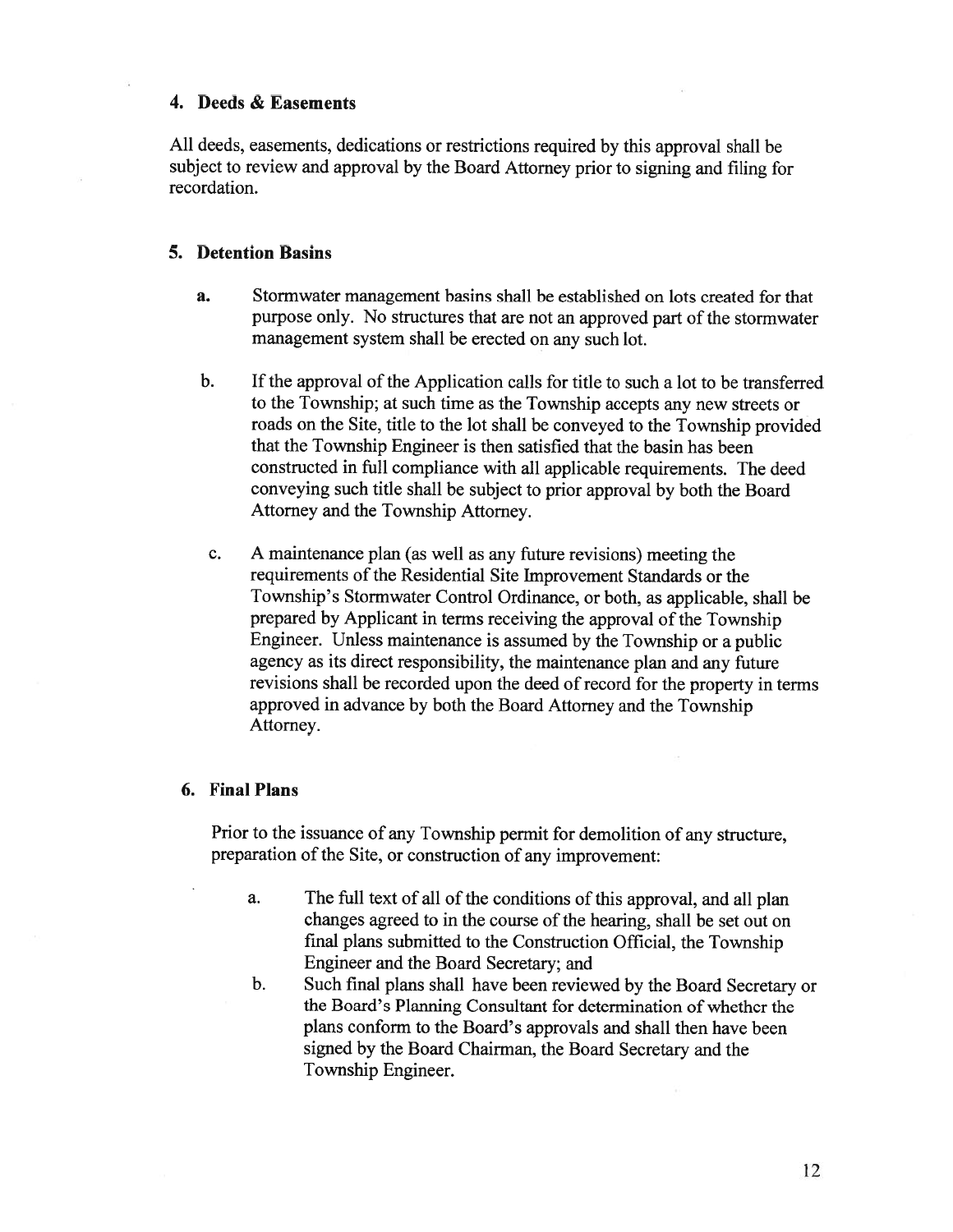### 7. Flood Hazards

- a. Insert on the final site plan and/or subdivision map <sup>a</sup> metes and bounds description of all flood hazard areas located on the Site.
- b. Insert in all deeds for individual lots that contain or are adjacent to flood hazard areas, and on the preliminary and final subdivision maps or <sup>p</sup>lats, the following covenant: "The lands designated herein contain flood hazard areas. There shall be no disturbance of any kind as to any flood hazard area unless permitted by N.J.D.E.P. pursuan<sup>t</sup> to the Flood Hazard Control Act, N.J.S.A. 58:16A-50 et. seq. or superseding requirements."

### 8. Guarantees

- a. The approval of this Application is subject to the posting of any and all required performance guarantees, soil erosion and sediment control approvals, and any other requirements of Township ordinances prior to the commencement of site preparation or construction.
- b. This approva<sup>l</sup> is also conditioned upon the Applicant providing, prior to issuance of the first certificate of occupancy, <sup>a</sup> performance guarantee for any aspects of the approved landscaping or fencing that has not been completed by the time of issuance of such certificate.

# 9. Landscaping & Environmental Protection

- a. All deciduous trees <sup>p</sup>lanted shall have <sup>a</sup> caliper of not less than 2.5 inches measured at <sup>a</sup> height of 4.0 feet above the root ball. All evergreen trees planted shall have <sup>a</sup> height of 6.0 to 8.0 feet.
- b. Street shade trees shall be <sup>p</sup>lanted in front yards and outside the right-ofway and shall not be included in the calculation of replacement trees required by the Trees Ordinance.
- c. Any tree or other <sup>p</sup>lanting installed in accordance with the <sup>p</sup>lans which dies shall be replaced, within the current or next <sup>p</sup>lanting season, in kind and at the same size as it had reached at the time of death; excep<sup>t</sup> that if it died more than three years after <sup>p</sup>lanting its replacement need not be larger than the size it had reached three years after <sup>p</sup>lanting. The same replacement requirements shall apply to <sup>a</sup> tree or other <sup>p</sup>lanting removed because of damage or disease.
- d. No tree existing on the Site at the time of filing of the application shall be removed excep<sup>t</sup> as identified for removal on an approve<sup>d</sup> <sup>p</sup>lan. Every existing tree to be preserved shall be tagged and shall be shown on the Site Plan or Subdivision Plan. During site preparation and during construction, each such tree shall be protected by snow fencing or <sup>a</sup> more substantial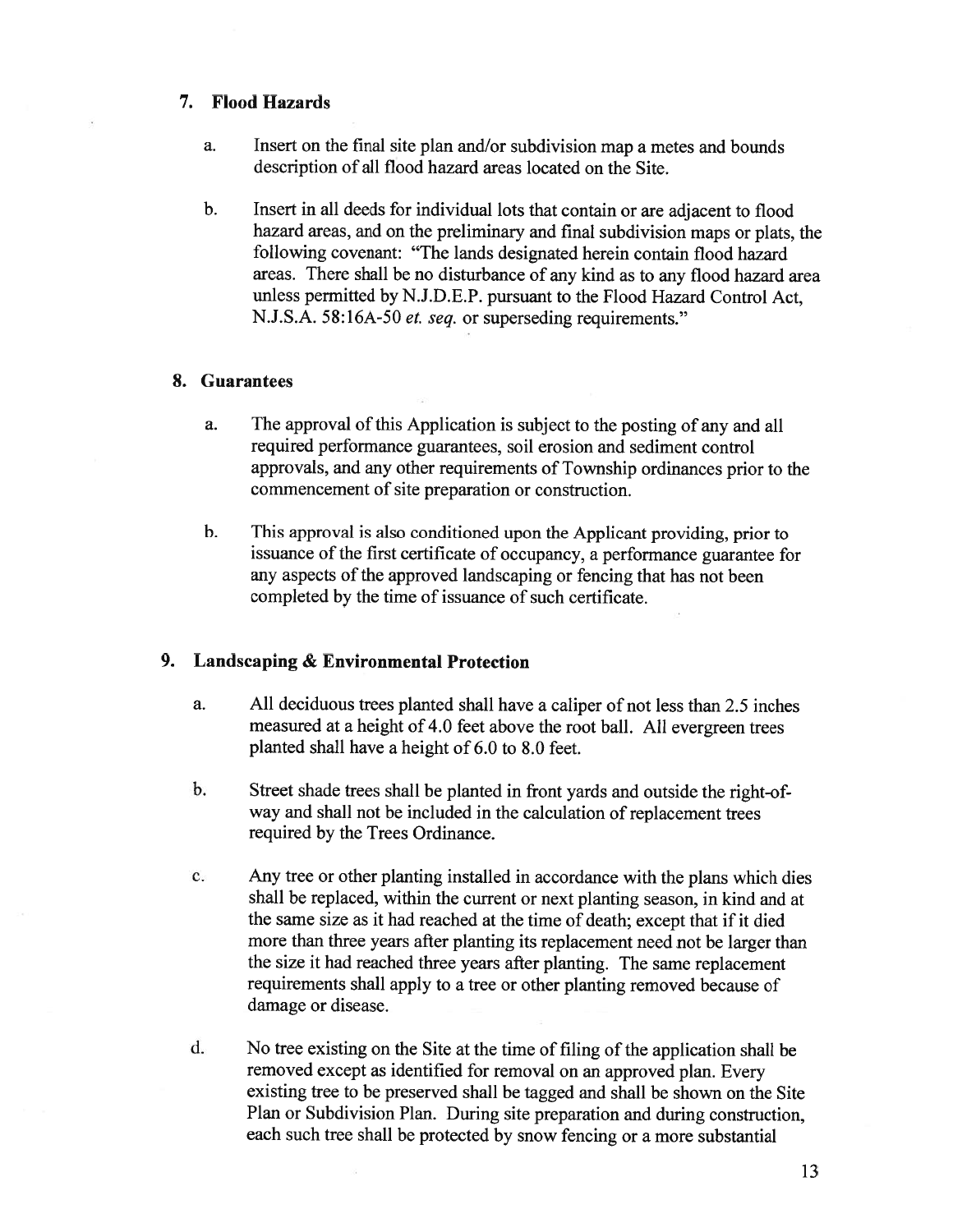means approved by the Construction Official. No soils, excavated materials, or any construction equipment or building materials, shall be stored or operated within <sup>a</sup> root protection zone that shall be the greater distance of (i) the crown drip line, or (ii) <sup>a</sup> distance equal to caliper multiplied by one (1) foot, (but never less than eight (8) feet from the trunk of <sup>a</sup> tree to be preserved), or anywhere else where such soil or materials can adversely affect the health of trees to be preserved. All work done within the root protection zone shall be accomplished with hand tools.

- e. The grade of land located within the root protection zone shall not be raised or lowered more than three (3) inches unless compensated for by welling or retaining wall methods; but in no event shall welling or retaining walls be installed less than eight (8) feet from the trunk of <sup>a</sup> tree.
- f. During site preparation or construction, no fuel storage, and no refueling, maintenance, repair or washdown of construction equipment, shall occur within fifty (50) feet of any tree to be preserved.
- g. Any provision of the Trees Ordinance,  $\S 170-53$  et seq. of the Code of the Township of Livingston, that establishes <sup>a</sup> higher or more restrictive standard or requirement shall control.
- h. No mulch shall be placed, or allowed to accumulate, within six inches of the trunk of any tree or shrub planted on the Site in compliance with this resolution. Mulch shall not be applied, or allowed to accumulate, elsewhere within the drip line of the tree or shrub to a depth in excess of four inches.

#### 10. Noise

- a. No site preparation, demolition or construction activity shall be performed on the Site on Sundays, or before 7:30 a.m. or after 5:00 p.m. on weekdays, or before 9:00 a.m. or after 5:00 p.m. on Saturdays or federal holidays.
- b. All vehicles and motorized machinery operated on the Site shall be equipped with properly operating mufflers.
- c. No site preparation, demolition or construction activity (other than authorized blasting) shall produce, at the property line, (i) continuous airborne sound at <sup>a</sup> sound level in excess of 65 dBA, or which has an octave band sound pressure level in decibels which exceeds the standards provided in 32 N.J.R. 2230 et. seq., or (ii) impulsive sound in air which has <sup>a</sup> peak sound pressure level in excess of 80 decibels, or (iii) impulsive sound in air which repeats more than four times in any hour and has <sup>a</sup> peak sound pressure level in excess of 50 decibels.
- d. Relief from these noise conditions may be permitted, temporarily, by the Township Engineer upon his finding that <sup>a</sup> circumstance constituting an emergency exists and necessitates such permission.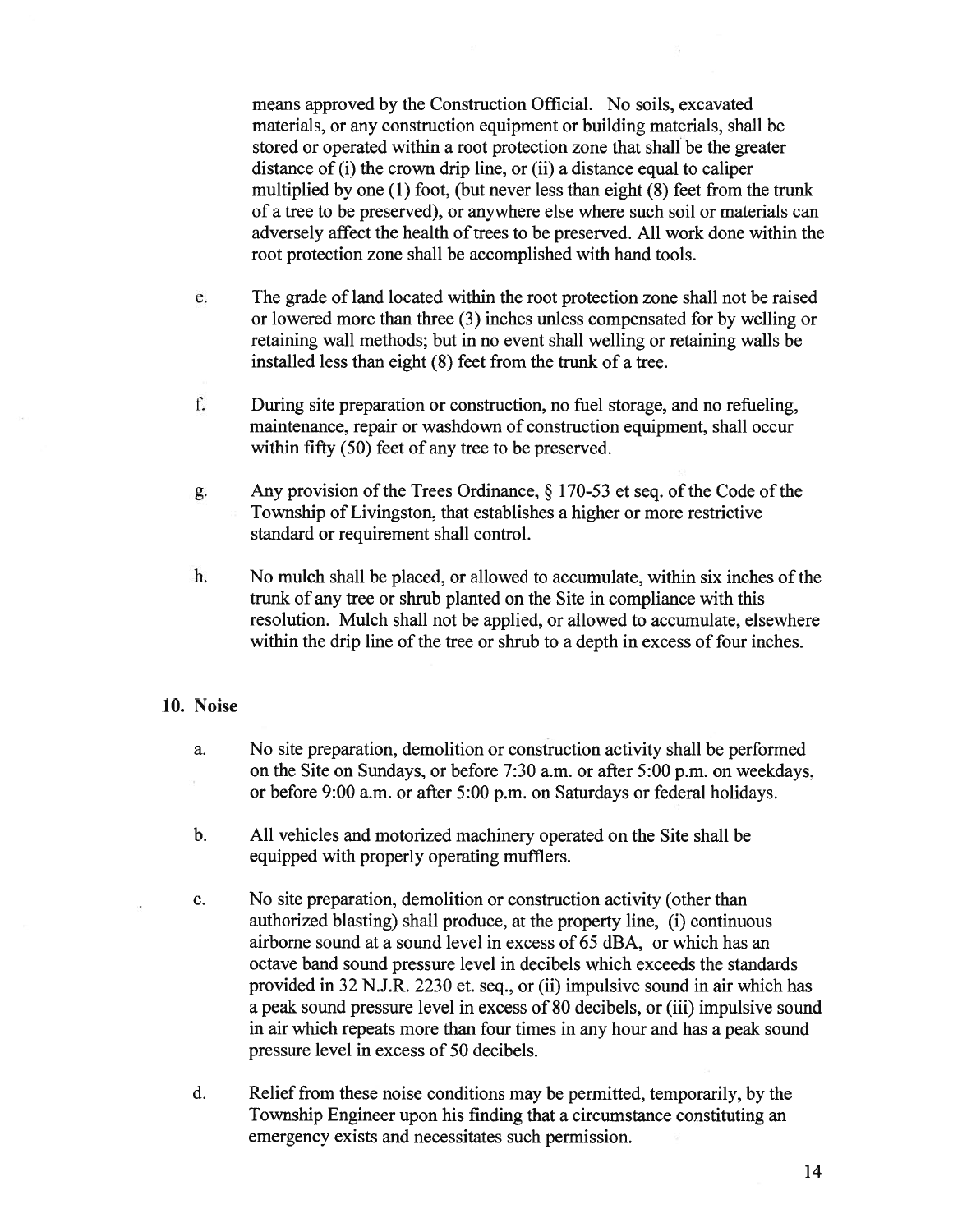# 11. Other Governmental Approvals

- a. Applicant shall comply with all applicable Federal, State and local laws and regulations and obtain any other governmental approvals required for implementation of this application as approved. If any other governmental agency or authority grants <sup>a</sup> waiver of or variance from any law, rule or regulation, or imposes any condition or requirement, which affects this approval or any of the conditions contained herein, then this Board shall have the right to review such action as it relates to this Board's approval or conditions and to modify, amend or revoke its approval and/or conditions.
- b. No Township permit for demolition of any structure, preparation of the Site or construction of any improvement shall be issued until proo<sup>f</sup> of reques<sup>t</sup> for such approvals, and any action thereupon, shall have been presented to the Construction Official and the Board Secretary by the Applicant.

# 12. Paving and Sidewalks

- a. Applicant shall install the top course of street paving:
	- (1) For residential development not later than the earlier <sup>o</sup> three (3) years after the issuance of the first certificate of occupancy or three (3) months after fifty percent  $(50\%)$  of residential units have received certificates of occupancy.
	- (2) For non-residential or mixed-use development, prior to issuance of the first certificate of occupancy.
- b. All manholes, catch basins, and driveway curbs shall be rampe<sup>d</sup> until the top course of street paving has been installed.
- c. All sidewalks shall be constructed of concrete or of non-asphalt payers and shall be not less than four feet wide in <sup>a</sup> residence district or five feet wide in the Business Improvement District. Existing sidewalks that do not meet prior Township Code requirements shall be replaced to the standard for the new sidewalks.

# 13. Signs

The Board shall retain jurisdiction over any and all signs until the final certificate of occupancy has been issued.

# 14. Traffic and Parking Enforcement

a. The Applicant shall comply with State law and applicable Township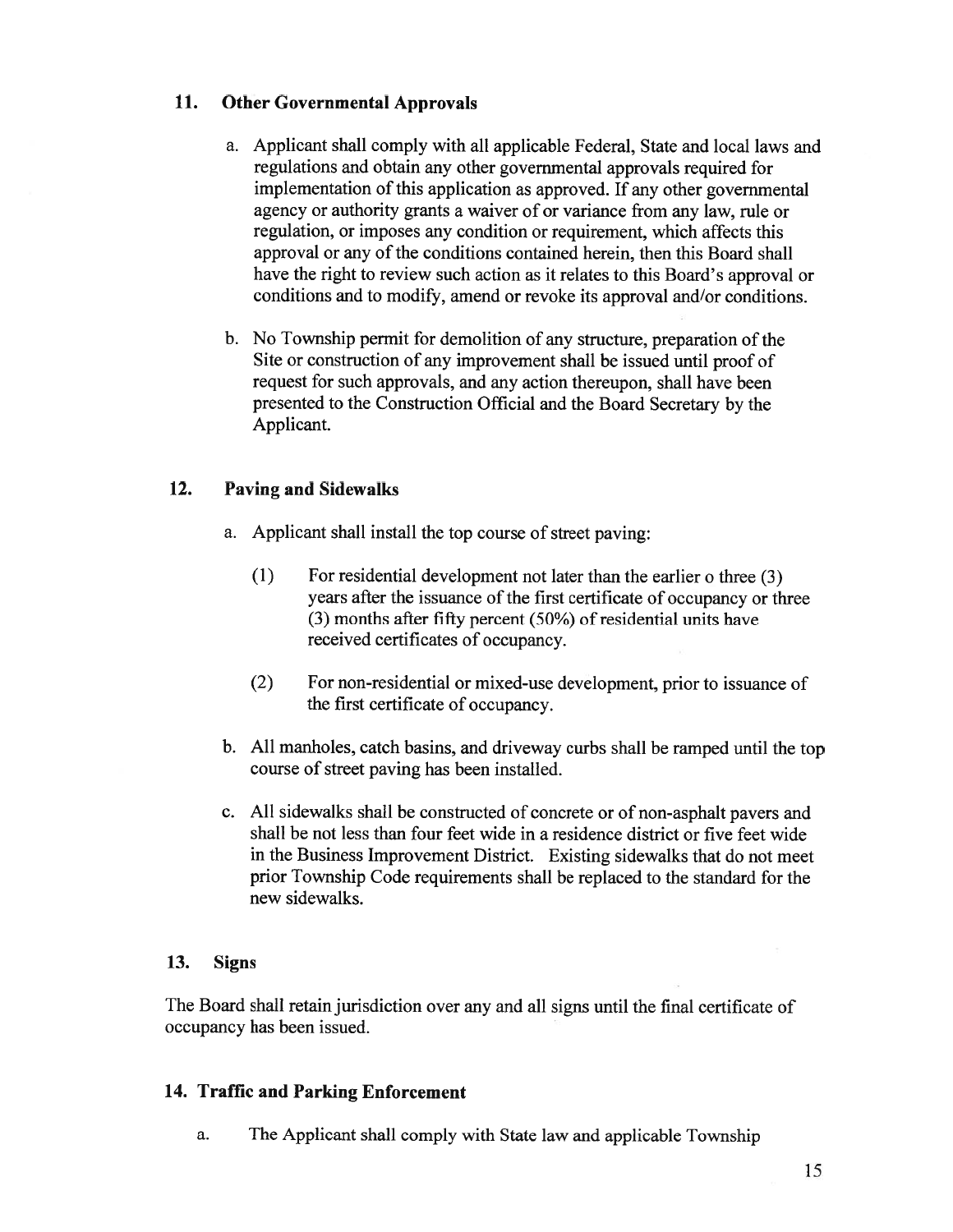Ordinances regarding handicapped parking and shall maintain such spaces and all the traffic and parking signage and markings on the Site in good order and repair.

b. At the time of applying for <sup>a</sup> building permit the Applicant shall submit proof of having filed <sup>a</sup> written reques<sup>t</sup> pursuan<sup>t</sup> to, and in accordance with, N.J.S.A. 39:5A-1, requesting that N.J.S.A. 39:1-1 et seq. be made applicable to the roads, streets, driveways, parking areas, etc. within the Site. The Applicant shall provide proof of the governmental action on such reques<sup>t</sup> to the Construction Official prior to issuance of the final certificate of occupancy.

### 15. Utilities for Site Plans and Major Subdivisions

Applicant will construct all utilities underground as required by law, and shall submit to the Engineering Department <sup>a</sup> written instrument from each serving utility evidencing full compliance with this condition and with Code Section 170-73 .A.( 17) of the Land Use Ordinance before issuance of any certificate of occupancy.

#### 16. Wetlands

a. Applicant will insert on the final subdivision map <sup>a</sup> metes and bounds description of all wetlands, wetlands transition areas, and buffers on the Site.

b. Where applicable, each deed for <sup>a</sup> lot, and the subdivision <sup>p</sup>lat, shall contain the following language: "The lands designated herein contain wetlands and wetlands transition areas. There shall be no disturbance of any kind as to any wetlands or wetlands transition areas unless permitted by N.J.D.E.P. pursuan<sup>t</sup> to law, and Best Management Practices (as defined in N.J.A.C. 7:7A-1.4 or superseding requirements) for prevention or reduction of adverse impacts upon or pollution of wetlands, wetlands transition areas and buffers shall be followed at all times. This restrictive covenant shall run with the land and be binding upon the grantees, their heirs and successors and assigns."

#### 17. Developer's Agreement

Prior to issuance of any permit for demolition, site preparation, or construction, the Applicant shall have entered into <sup>a</sup> Developer's Agreement with the Township when informed by the Township Engineer that such an agreemen<sup>t</sup> is required. The terms of such an agreemen<sup>t</sup> shall be subject to review and approva<sup>l</sup> by the Township Attorney prior to signing.